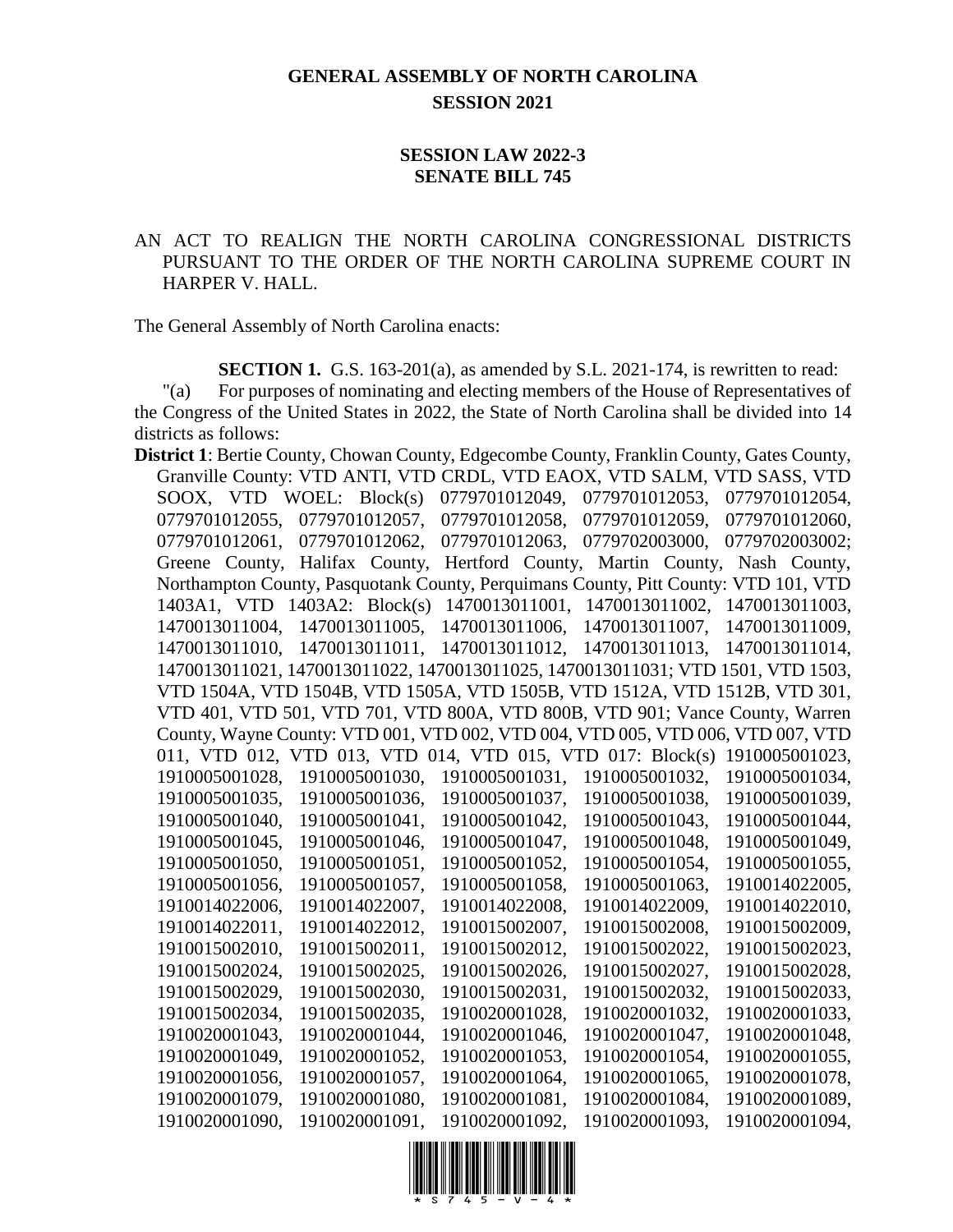1910020001095, 1910020001096, 1910020001097, 1910020001098, 1910020001099, 1910020001100, 1910020001101, 1910020001102, 1910020001103, 1910020001104, 1910020001105, 1910020001106, 1910020001107, 1910020001108, 1910020001109, 1910020001110, 1910020001111, 1910020001112, 1910020001113, 1910020001114, 1910020001115, 1910020001116, 1910020001117, 1910020001118, 1910020001119, 1910020001120, 1910020001121, 1910020001122, 1910020001123; VTD 018, VTD 021, VTD 022, VTD 023, VTD 028, VTD 029, VTD 1920; Wilson County. **District 2**: Wake County: VTD 01-01, VTD 01-02, VTD 01-03, VTD 01-04, VTD 01-05, VTD 01-06, VTD 01-07, VTD 01-09, VTD 01-10, VTD 01-11, VTD 01-12, VTD 01-13, VTD 01-14, VTD 01-15, VTD 01-16, VTD 01-17, VTD 01-18, VTD 01-19, VTD 01-20, VTD 01-21, VTD 01-22, VTD 01-23, VTD 01-25, VTD 01-26, VTD 01-27, VTD 01-28, VTD 01-29, VTD 01-30, VTD 01-31, VTD 01-32, VTD 01-33, VTD 01-34, VTD 01-35, VTD 01-36, VTD 01-37, VTD 01-38, VTD 01-39, VTD 01-40, VTD 01-41, VTD 01-42, VTD 01-43, VTD 01-44, VTD 01-45, VTD 01-46, VTD 01-47, VTD 01-48, VTD 01-49, VTD 01-50, VTD 01-51, VTD 02-01, VTD 02-02, VTD 02-03, VTD 02-04, VTD 02-05, VTD 02-06, VTD 04-01, VTD 04-02, VTD 04-03, VTD 04-04, VTD 04-05, VTD 04-06, VTD 04-07, VTD 04-08, VTD 04-09, VTD 04-10, VTD 04-11, VTD 04-12, VTD 04-14, VTD 04-15, VTD 04-16, VTD 04-17, VTD 04-18, VTD 04-19, VTD 04-20, VTD 04-21, VTD 05-01, VTD 05-03, VTD 05-05, VTD 05-08: Block(s) 1830536081000, 1830536081001, 1830536081006, 1830536081021, 1830536081022, 1830536081024, 1830536081025, 1830536081026, 1830536081027, 1830536081028, 1830536081042, 1830536082000, 1830536082001, 1830536082002, 1830536082003, 1830536082004, 1830536082005, 1830536082028, 1830536082043, 1830536082044, 1830536082046, 1830536091009, 1830536091010, 1830536091011, 1830536091012, 1830536091013, 1830536091014, 1830536091015, 1830536091016, 1830536091017, 1830536091018, 1830536091019, 1830536091020, 1830536091021, 1830536091022, 1830536091023, 1830536091024, 1830536091025, 1830536091026, 1830536091027, 1830536091028, 1830536091029, 1830536091030, 1830536091031, 1830536091032, 1830536091033, 1830536091034, 1830536091035, 1830536091036, 1830536091037, 1830536091038, 1830536091039, 1830536091040, 1830536091041, 1830536091042, 1830536091043, 1830536091044, 1830536091045, 1830536091046, 1830536091047, 1830536091048, 1830536091049, 1830536091050, 1830536091051, 1830536091052, 1830536091053, 1830536091054, 1830536091055, 1830536091056, 1830536091057, 1830536091058, 1830536091059, 1830536091060, 1830536091061, 1830536091062, 1830536091063, 1830536091064, 1830536091065, 1830536091066, 1830536091067, 1830536091068, 1830536091069, 1830536091070, 1830536091071, 1830536091074, 1830536091075, 1830536091076, 1830536091081, 1830536091082, 1830536091084, 1830536091085, 1830536091087, 1830536091096, 1830536091097, 1830536091098, 1830536091099, 1830536091100, 1830536091101, 1830536091102, 1830536091103, 1830536091104, 1830536091105, 1830536091106, 1830536091107, 1830536091108, 1830536091109, 1830536091110, 1830536091111, 1830536091114, 1830536121000, 1830536121001, 1830536121002, 1830536121003, 1830536121004, 1830536121005, 1830536121006, 1830536121007, 1830536121008, 1830536121009, 1830536121010, 1830536121011, 1830536121014, 1830536121015; VTD 07-01, VTD 07-02, VTD 07-03, VTD 07-04, VTD 07-05, VTD 07-06, VTD 07-07, VTD 07-09, VTD 07-10, VTD 07-11, VTD 07-12, VTD 07-13, VTD 08-02, VTD 08-03, VTD 08-04, VTD 08-05, VTD 08-06, VTD 08-07, VTD 08-08, VTD 08-09, VTD 08-10, VTD 08-11, VTD 09-01, VTD 09-02, VTD 09-03, VTD 10-01, VTD 10-02, VTD 10-03, VTD 10-04, VTD 11-01, VTD 11-02, VTD 13-01, VTD 13-02, VTD 13-05, VTD 13-06, VTD 13-07, VTD 13-08, VTD 13-09, VTD 13-10, VTD 13-11, VTD 14-01, VTD 14-02, VTD 17-01, VTD 17-02, VTD 17-03, VTD 17-04, VTD 17-05, VTD 17-06, VTD 17-07, VTD 17-09, VTD 17-10, VTD 17-11, VTD 17-12, VTD 17-13, VTD 18-01,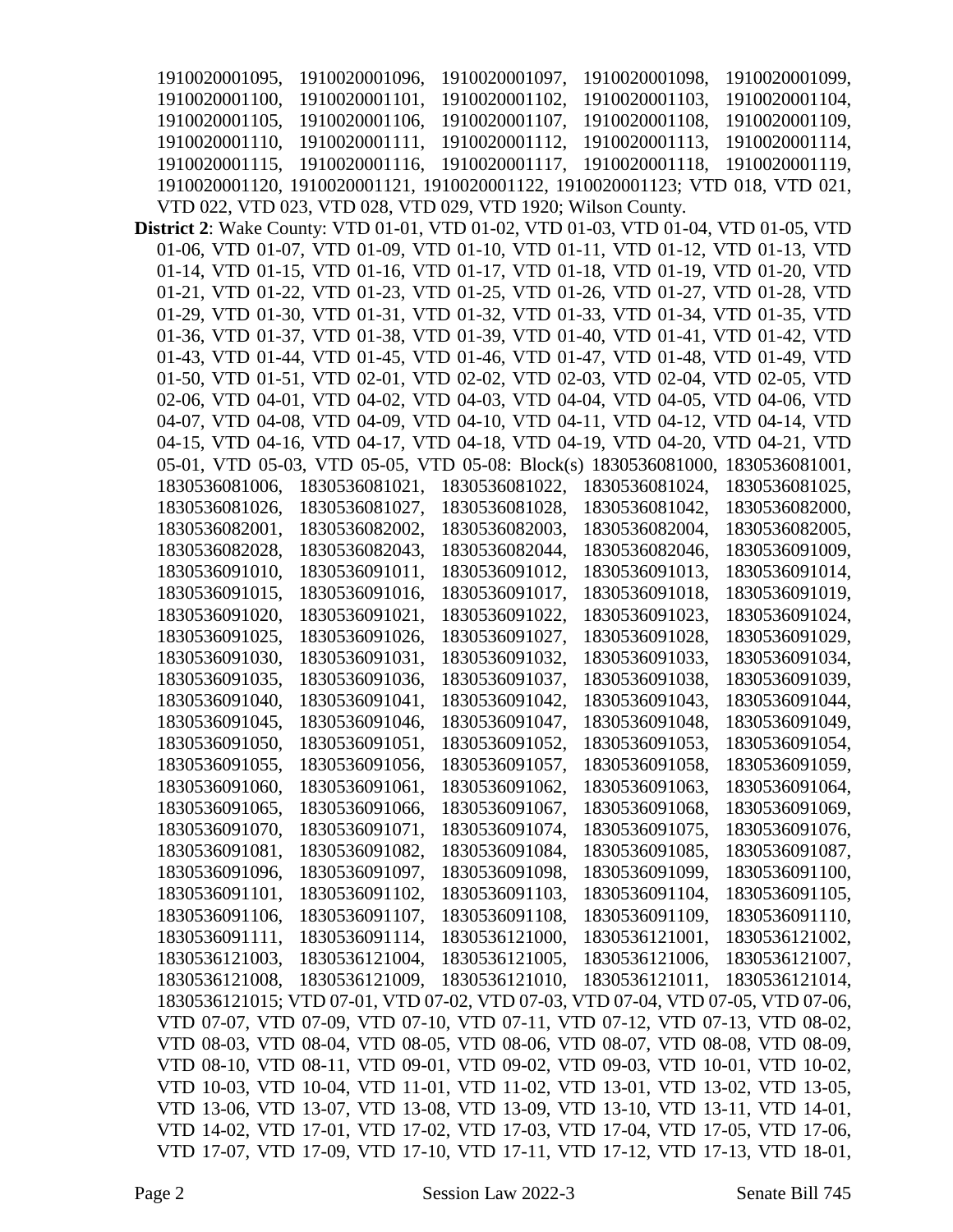VTD 18-06, VTD 18-08, VTD 19-03, VTD 19-05, VTD 19-07, VTD 19-09, VTD 19-11, VTD 19-12, VTD 19-13, VTD 19-14, VTD 19-15, VTD 19-16, VTD 19-17, VTD 19-18, VTD 19-19, VTD 19-20, VTD 19-21.

- **District 3**: Beaufort County, Camden County, Carteret County, Craven County, Currituck County, Dare County, Hyde County, Jones County, Lenoir County, Onslow County, Pamlico County, Pender County, Pitt County: VTD 1001, VTD 1101, VTD 1102A, VTD 1102B, VTD 1201, VTD 1301, VTD 1403A2: Block(s) 1470012003018, 1470013011000, 1470013011008, 1470013011015, 1470013011016, 1470013011017, 1470013011018, 1470013011019, 1470013011020, 1470013011023, 1470013011024, 1470013011026, 1470013011027, 1470013011028, 1470013011029, 1470013011030, 1470013012050, 1470013012051, 1470013012052, 1470013012053, 1470013012054, 1470013012055, 1470013012056, 1470013012057, 1470013012058, 1470013012059, 1470013012060, 1470013012061, 1470013012062, 1470013012063, 1470013012064, 1470013021000, 1470013021001, 1470013021002, 1470013021003, 1470013021004, 1470013021005, 1470013021006, 1470013021007, 1470013021008, 1470013021009, 1470013021010, 1470013021011, 1470013021012, 1470013021013, 1470013021014, 1470013021015, 1470013021016, 1470013021017, 1470013021018, 1470013021019, 1470013021020, 1470013021021, 1470013021022, 1470013021023, 1470013021024, 1470013021025, 1470013021026, 1470013021027, 1470013021028, 1470013021029, 1470013021030, 1470013021031, 1470013021032, 1470013021033, 1470013021034, 1470013021035, 1470013021036, 1470013021037, 1470013021038, 1470013021039, 1470013021040, 1470013021041, 1470013021042, 1470013021043, 1470013021044, 1470013023012, 1470013042031, 1470013042032, 1470013042035, 1470013042036, 1470013042037, 1470013042038, 1470013042043, 1470014021000, 1470014021001, 1470014021002, 1470014021003, 1470014021004, 1470014021005, 1470014021031, 1470014021033, 1470014033000, 1470014033001, 1470014033002; VTD 1403B, VTD 1506, VTD 1507, VTD 1507B, VTD 1508A, VTD 1508B, VTD 1509, VTD 1510A, VTD 1510B, VTD 1511A, VTD 1511B, VTD 1513A, VTD 1513B, VTD 200A, VTD 200B, VTD 601; Tyrrell County, Washington County.
- **District 4**: Alamance County: VTD 002, VTD 004, VTD 005, VTD 007, VTD 011, VTD 013, VTD 035, VTD 03C, VTD 03N, VTD 03S, VTD 03W, VTD 063, VTD 064, VTD 06E, VTD 06N, VTD 06S, VTD 06W, VTD 08N, VTD 08S: Block(s) 0010218032003, 0010219021018, 0010219023005, 0010219023006, 0010219023009, 0010219023010; VTD 09N, VTD 09S, VTD 103, VTD 10N, VTD 10S, VTD 1210, VTD 124, VTD 125, VTD 126, VTD 127, VTD 128, VTD 129, VTD 12E, VTD 12N, VTD 12S, VTD 12W, VTD 3N2; Caswell County, Durham County, Granville County: VTD BERE, VTD BTNR, VTD CORI, VTD CRDM, VTD MTEN, VTD OKHL, VTD TYHO, VTD WILT, VTD WOEL: Block(s) 0779701012048, 0779701012064, 0779701012065, 0779701021016, 0779701021017, 0779701021018, 0779701021020, 0779701021021, 0779701021022, 0779701021023, 0779701021024, 0779701021034, 0779701021039, 0779701021040, 0779701021041, 0779701021057, 0779702003001, 0779702003003, 0779702003004, 0779702003005, 0779702003006, 0779702003007, 0779702003008, 0779702003009, 0779702003010, 0779702003011, 0779702003012, 0779702003013, 0779702003014, 0779702003015, 0779702003016, 0779702003017, 0779702003018, 0779702003019, 0779702003020, 0779702003021, 0779703001005, 0779703001007, 0779703001008, 0779703001033, 0779703003000, 0779703003001, 0779703003003, 0779703003004, 0779703003012; Orange County, Person County.
- **District 5**: Alleghany County, Ashe County, Forsyth County, Rockingham County: VTD DR, VTD EC, VTD EDEN-1, VTD HO, VTD HU, VTD IR: Block(s) 1570415011008, 1570415011009, 1570415011010, 1570415011011, 1570415011012, 1570415011029, 1570415011030, 1570415011031, 1570415011032, 1570416011044, 1570416011047,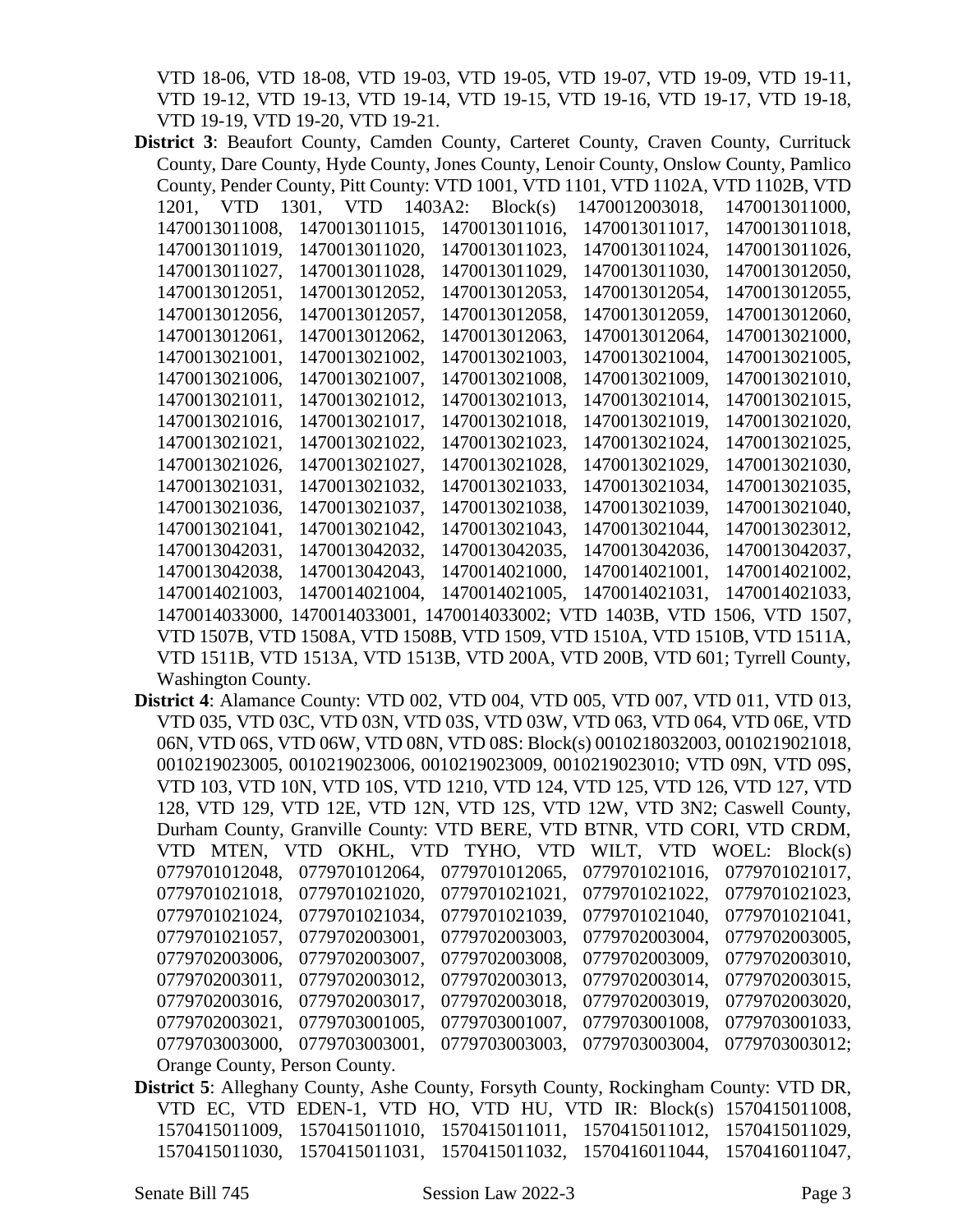| 1570416011048,                   | 1570416011049,                                                                               | 1570416011050,                   | 1570416011051,                   | 1570416011059,                   |
|----------------------------------|----------------------------------------------------------------------------------------------|----------------------------------|----------------------------------|----------------------------------|
| 1570416021005,                   | 1570416021006,                                                                               | 1570416021007,                   | 1570416021008,                   | 1570416021009,                   |
| 1570416021010,                   | 1570416021011,                                                                               | 1570416021012,                   | 1570416021013,                   | 1570416021014,                   |
| 1570416021015,                   | 1570416021016,                                                                               | 1570416021017,                   | 1570416021018,                   | 1570416021019,                   |
| 1570416021020,                   | 1570416021021,                                                                               | 1570416021022,                   | 1570416021023,                   | 1570416021024,                   |
| 1570416021025,                   | 1570416021026,                                                                               | 1570416021027,                   | 1570416021028,                   | 1570416021029,                   |
| 1570416021030,                   | 1570416021031,                                                                               | 1570416021032,                   | 1570416021033,                   | 1570416022021,                   |
| 1570416022022,                   | 1570416022023,                                                                               | 1570416022024,                   | 1570416022037,                   | 1570416022038,                   |
|                                  | 1570416023000, 1570416023006; VTD LI, VTD LK-2, VTD MA, VTD MC, VTD MS, VTD                  |                                  |                                  |                                  |
|                                  | NB, VTD RC, VTD WS; Stokes County, Surry County, Watauga County, Wilkes County,              |                                  |                                  |                                  |
|                                  | Yadkin County: VTD NKNB, VTD                                                                 | SKNB: Block(s)                   | 1970503006004,                   | 1970503006007,                   |
| 1970503006008,                   | 1970503006017,                                                                               | 1970503006018,                   | 1970503006019,                   | 1970503006020,                   |
| 1970503006021,                   | 1970503006022,                                                                               | 1970503006023,                   | 1970503006024,                   | 1970503006027,                   |
| 1970503006028,                   | 1970503006029,                                                                               | 1970503006030,                   | 1970503006031,                   | 1970503006032,                   |
| 1970503006033,                   | 1970503006034,                                                                               | 1970503006035,                   | 1970503006036,                   | 1970503006037,                   |
| 1970503006038,                   | 1970503006039,                                                                               | 1970503006040,                   | 1970503006041,                   | 1970503006042,                   |
| 1970503006043.                   |                                                                                              |                                  |                                  |                                  |
|                                  | <b>District 6:</b> Alamance County: VTD 001, VTD 08S: Block(s) 0010218032002, 0010218032014, |                                  |                                  |                                  |
| 0010218032015,                   | 0010218032016,                                                                               | 0010218032017,                   | 0010218032018,                   | 0010218032019.                   |
| 0010218032020,                   | 0010218032021,                                                                               | 0010218032023,                   | 0010218032024,                   | 0010218032025,                   |
| 0010218032026,                   | 0010218032027,                                                                               | 0010218032028,                   | 0010218032035,                   | 0010218032036,                   |
| 0010219022013,                   | 0010219022015,                                                                               | 0010219023000,                   | 0010219023001,                   | 0010219023003,                   |
| 0010219023004,                   | 0010219023007,                                                                               | 0010219023008,                   | 0010219023011,                   | 0010219023012,                   |
| 0010219023013,                   | 0010219023014,                                                                               | 0010219023015,                   | 0010219023016,                   | 0010219023017,                   |
| 0010219023018,                   | 0010219023019,                                                                               | 0010219023020,                   | 0010219023021,                   | 0010219023022,                   |
| 0010219023023,                   | 0010219023024,                                                                               | 0010219023025,                   | 0010219023026,                   | 0010219023027,                   |
| 0010219023028,                   | 0010219023029,                                                                               | 0010219023030,                   | 0010219023031,                   | 0010219023032,                   |
| 0010219023033,                   | 0010219023034,                                                                               | 0010219023035,                   | 0010219023036,                   | 0010219023037,                   |
| 0010219023038.                   | 0010219023039,                                                                               | 0010219023040,                   | 0010219023041,                   | 0010219023042,                   |
|                                  | 0010219023043; Chatham County, Guilford County: VTD CG1, VTD CG2, VTD CG3A,                  |                                  |                                  |                                  |
|                                  | VTD CG3B, VTD FEN1, VTD FEN2, VTD G01, VTD G02, VTD G03, VTD G04, VTD                        |                                  |                                  |                                  |
|                                  | G05, VTD G06, VTD G07, VTD G08, VTD G09, VTD G10, VTD G11, VTD G12, VTD                      |                                  |                                  |                                  |
|                                  | G13, VTD G14, VTD G15, VTD G16, VTD G17, VTD G18, VTD G19, VTD G20, VTD                      |                                  |                                  |                                  |
|                                  | G21, VTD G22, VTD G23, VTD G24, VTD G25, VTD G26, VTD G27, VTD G28, VTD                      |                                  |                                  |                                  |
|                                  | G29, VTD G30, VTD G31, VTD G32, VTD G33, VTD G34, VTD G35, VTD G36, VTD                      |                                  |                                  |                                  |
|                                  | G37, VTD G38, VTD G39, VTD G40B, VTD G44, VTD G45, VTD G46, VTD G47, VTD                     |                                  |                                  |                                  |
|                                  | G48, VTD G49, VTD G50, VTD G51, VTD G52, VTD G53, VTD G54, VTD G55, VTD                      |                                  |                                  |                                  |
|                                  | G56, VTD G57, VTD G58, VTD G59, VTD G60, VTD G63, VTD G67, VTD G68, VTD                      |                                  |                                  |                                  |
|                                  | G69, VTD G70, VTD G71, VTD G72, VTD G73, VTD G74, VTD G75, VTD GIB, VTD                      |                                  |                                  |                                  |
|                                  | GR, VTD JEF1, VTD JEF2, VTD JEF3, VTD JEF4, VTD MON1, VTD MON2A: Block(s)                    |                                  |                                  |                                  |
| 0810119053010,                   |                                                                                              | 0810119053017, 0810119053018,    | 0810155001000,                   | 0810155001001,                   |
| 0810155001002,                   | 0810155001003,                                                                               | 0810155001004,                   | 0810155001005,                   | 0810155001006,                   |
| 0810155001007,                   | 0810155001008,<br>0810155001013,                                                             | 0810155001009,                   | 0810155001010,                   | 0810155001011,                   |
| 0810155001012,                   | 0810155001018,                                                                               | 0810155001014,<br>0810155001019, | 0810155001015,<br>0810155001020, | 0810155001016,<br>0810155001021, |
| 0810155001017,<br>0810155001024, | 0810155001025,                                                                               | 0810155001026,                   | 0810155001027,                   | 0810155001028,                   |
| 0810155001029,                   | 0810155001030,                                                                               | 0810155001031,                   | 0810155001032,                   | 0810155001033,                   |
| 0810155001034,                   | 0810155001036,                                                                               | 0810155001038,                   | 0810155001039,                   | 0810155001040,                   |
| 0810155001041,                   | 0810155001044,                                                                               | 0810155001045,                   | 0810155001046,                   | 0810155001047,                   |
| 0810155001048,                   | 0810155001049,                                                                               | 0810155002000,                   | 0810155002001,                   | 0810155002002,                   |
| 0810155002005,                   | 0810155003001,                                                                               | 0810155003003,                   | 0810155003004,                   | 0810155003005,                   |
|                                  |                                                                                              |                                  |                                  |                                  |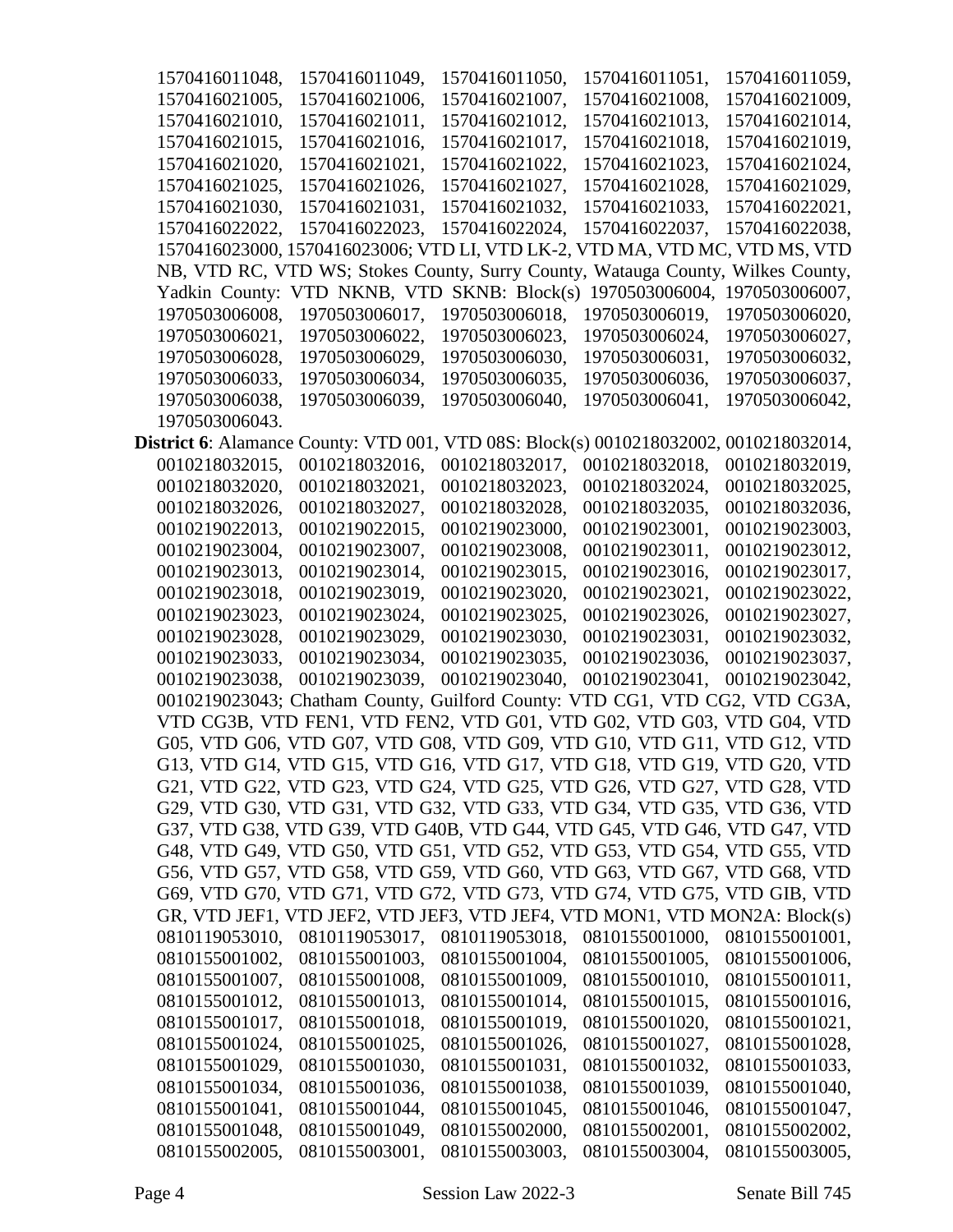0810155003011, 0810155003012, 0810155003013, 0810155003014, 0810155003015, 0810155003016, 0810155003018, 0810155003019, 0810155003020, 0810155003021, 0810155003022, 0810155003034, 0810155003035, 0810155003037, 0810155003038, 0810155003039, 0810155003041, 0810155003042, 0810155003043, 0810155003044, 0810155003045, 0810155003050, 0810155003052, 0810155003054, 0810155003056, 0810155003058, 0810155003061, 0810157062030, 0810157062031; VTD MON2B, VTD NCLAY1, VTD NCLAY2, VTD NMAD, VTD NWASH, VTD PG1, VTD PG2, VTD RC1, VTD RC2, VTD SCLAY, VTD SMAD, VTD SUM1, VTD SUM2, VTD SUM3, VTD SUM4, VTD SWASH; Harnett County, Lee County, Randolph County, Rockingham County: VTD IR: Block(s) 1570416011045, 1570416011058, 1570416021002, 1570416021003, 1570416022000, 1570416022001, 1570416022002, 1570416022003, 1570416022004, 1570416022005, 1570416022006, 1570416022007, 1570416022008, 1570416022009, 1570416022010, 1570416022011, 1570416022012, 1570416022013, 1570416022014, 1570416022015, 1570416022016, 1570416022017, 1570416022018, 1570416022019, 1570416022020, 1570416022025, 1570416022026, 1570416022027, 1570416022028, 1570416022029, 1570416022030, 1570416022031, 1570416022032, 1570416022033, 1570416022034, 1570416022035, 1570416022036, 1570416022039, 1570416022040, 1570416022041; VTD SE. **District 7**: Bladen County, Brunswick County, Columbus County: VTD P01A, VTD P02B, VTD P14, VTD P16B, VTD P17, VTD P19, VTD P20A, VTD P23: Block(s) 0479307003000, 0479307003001, 0479307003002, 0479307003003, 0479307003004, 0479307003007, 0479307003016, 0479307003017, 0479307003018, 0479307003019, 0479307003020, 0479307003033, 0479307003035, 0479307003036, 0479307003037, 0479307003038, 0479307003039, 0479307003042, 0479308002000, 0479308002001, 0479308002002, 0479308002003, 0479308002004, 0479308002005, 0479308002006, 0479308002007, 0479308002008, 0479308002009, 0479308002010, 0479308002016, 0479308003002, 0479308003003, 0479308003004, 0479308003005, 0479308003006, 0479308003007, 0479308003008, 0479308003009, 0479308003010, 0479308003011, 0479308003012, 0479308003013, 0479308003035, 0479308003036, 0479308003038, 0479308004002, 0479308004004, 0479308004005, 0479308004006, 0479308004007, 0479308004008, 0479308004009, 0479308004010, 0479308004011, 0479308004012, 0479308004013, 0479308004014, 0479308004015, 0479309001001, 0479309001002, 0479309001003, 0479309001004, 0479309001005, 0479309001006, 0479309001007, 0479309001008, 0479309001009, 0479309001010, 0479309001011, 0479309001012, 0479309001013, 0479309001014, 0479309001015, 0479309001016, 0479309001017, 0479309001018, 0479309001019, 0479309001020, 0479309001021, 0479309001022, 0479309001023, 0479309001024, 0479309001025, 0479309001029, 0479309001030, 0479309001031, 0479309001032, 0479309002009, 0479309002010, 0479309002023, 0479309002024, 0479309002025, 0479309004011; Cumberland County, New Hanover County. **District 8**: Cabarrus County, Davidson County: VTD 004, VTD 006, VTD 008, VTD 010, VTD 016, VTD 020, VTD 022, VTD 024, VTD 026, VTD 028, VTD 030, VTD 032, VTD 034, VTD 036, VTD 038, VTD 040, VTD 042, VTD 044, VTD 046, VTD 048, VTD 050, VTD 052: Block(s) 0570615023024, 0570615023025, 0570615023026, 0570618051003, 0570618051004, 0570618051005, 0570618051006, 0570618051007, 0570618051011, 0570618051012, 0570618051013, 0570618051014, 0570618051015, 0570618051016, 0570618051018, 0570618052000, 0570618052001, 0570618052002, 0570618052004, 0570618052007, 0570618052008, 0570618052015, 0570618052016, 0570618052017, 0570618052022, 0570618052023, 0570618063000, 0570618063001, 0570618063002, 0570618063005, 0570618063010, 0570619021030, 0570619021035, 0570619022004, 0570619022005, 0570619022006; VTD 060, VTD 062, VTD 064, VTD 066, VTD 068, VTD 070, VTD 072, VTD 074, VTD 076, VTD 078, VTD 082, VTD 084, VTD 088, VTD 80A,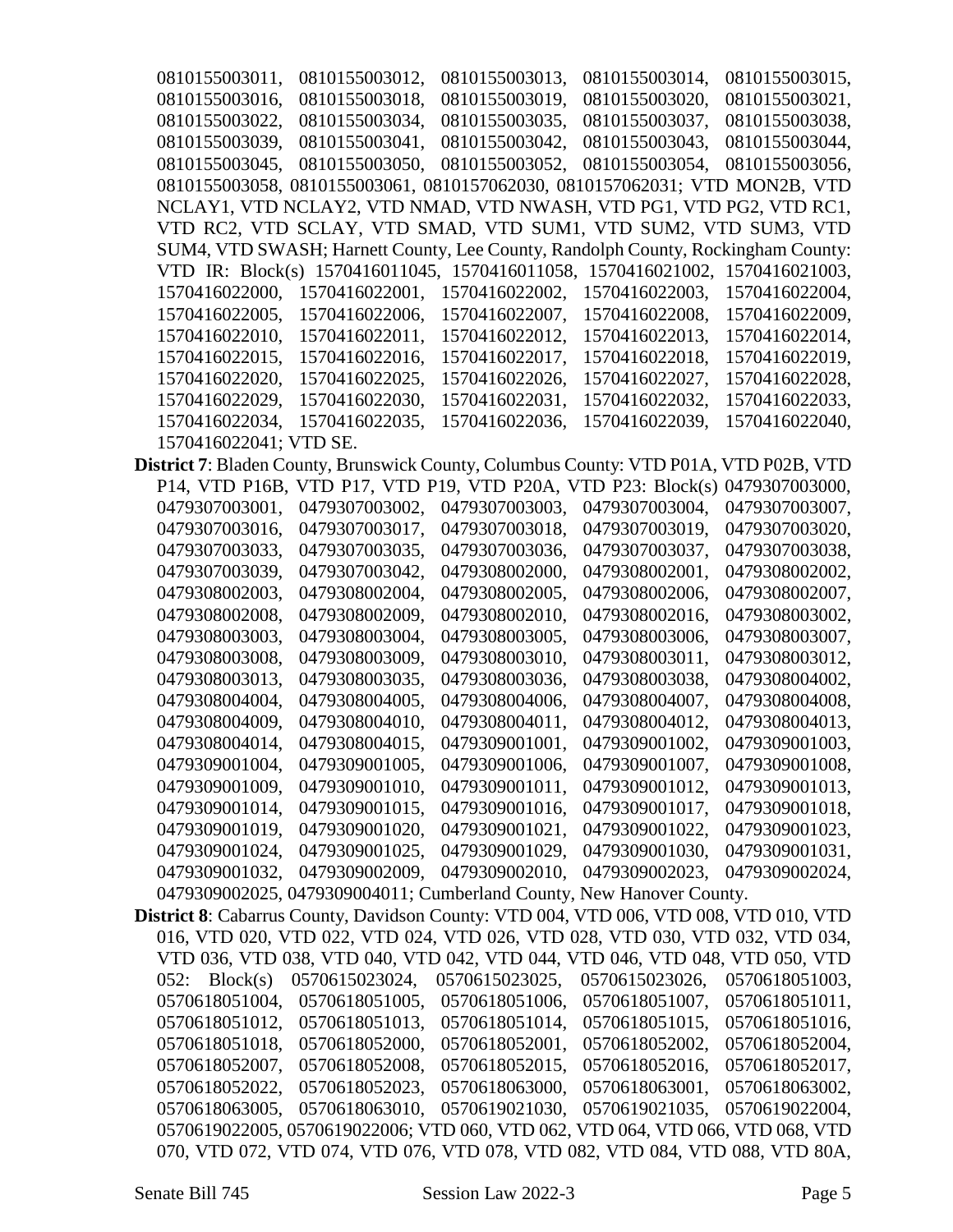VTD 86A; Guilford County: VTD FR1, VTD FR2, VTD FR3, VTD FR4, VTD FR5A, VTD FR5B, VTD G40A1, VTD G40A2, VTD G41A, VTD G41B, VTD G42A, VTD G42B, VTD G43, VTD G61, VTD G62, VTD G64, VTD G65, VTD G66, VTD H01, VTD H02, VTD H03, VTD H04, VTD H05, VTD H06, VTD H07, VTD H08, VTD H09, VTD H10, VTD H11, VTD H12, VTD H13, VTD H14, VTD H15, VTD H16, VTD H17, VTD H18, VTD H19A, VTD H19B, VTD H20A, VTD H20B, VTD H21, VTD H22, VTD H23, VTD H24, VTD H25, VTD H26, VTD H27-A, VTD H27-B, VTD H28, VTD H29A, VTD H29B, VTD JAM1, VTD JAM2, VTD JAM3, VTD JAM4, VTD JAM5, VTD MON2A: Block(s) 0810155003000, 0810155003002, 0810155003006, 0810155003007, 0810155003017, 0810155003023, 0810155003059, 0810157062011, 0810157062012; VTD MON3, VTD NCGR1, VTD NCGR2, VTD NDRI, VTD OR1, VTD OR2, VTD SDRI, VTD SF1, VTD SF2, VTD SF3, VTD SF4, VTD STOK; Rowan County: VTD 001, VTD 002, VTD 003, VTD 004, VTD 007: Block(s) 1590519011009, 1590519011010, 1590519011011, 1590519011012, 1590519011013, 1590519011014, 1590519011015, 1590519011016, 1590519011017, 1590519011018, 1590519011019, 1590519011020, 1590519011021, 1590519011022, 1590519011024, 1590519011025, 1590519011026, 1590519011027, 1590519012000, 1590519012001, 1590519012002, 1590519012003, 1590519012004, 1590519012005, 1590519012006, 1590519012007, 1590519012008, 1590519012009, 1590519012010, 1590519012011, 1590519012012, 1590519012013, 1590519012014, 1590519012015, 1590519012016, 1590519012017, 1590519012018, 1590519012019, 1590519012020, 1590519012021, 1590519012022, 1590519031010, 1590519031011, 1590519031012, 1590519031021, 1590519031022, 1590519031023, 1590519031024, 1590519031025, 1590519031026, 1590519031027, 1590519031033, 1590519031038, 1590519032041, 1590519032042, 1590519032058, 1590519041044, 1590519042002, 1590519042003, 1590519042004, 1590519042005, 1590519042006, 1590519042015, 1590519042016, 1590519042017, 1590519042018, 1590519042019, 1590519042020, 1590519042021, 1590519042022, 1590519042023, 1590519042024, 1590519042025, 1590519042026, 1590519042028, 1590519042029, 1590519042030, 1590519042031, 1590519042032, 1590519042033, 1590519042034, 1590519042035, 1590519042036, 1590519042037, 1590519042038, 1590519042039, 1590519042040, 1590519042041, 1590519042042, 1590519042043, 1590519042044; VTD 008, VTD 009, VTD 010, VTD 011, VTD 012, VTD 013, VTD 015, VTD 016, VTD 017, VTD 018, VTD 021, VTD 022, VTD 023, VTD 024, VTD 025, VTD 026, VTD 028, VTD 029, VTD 030, VTD 031, VTD 032, VTD 033, VTD 034, VTD 035, VTD 036, VTD 038, VTD 039, VTD 040, VTD 041, VTD 042, VTD 044, VTD 045, VTD 05A, VTD 14A, VTD 19A. **District 9**: Anson County, Columbus County: VTD P03, VTD P04, VTD P05, VTD P06, VTD P07, VTD P08, VTD P09, VTD P10, VTD P11, VTD P12, VTD P13, VTD P15, VTD P18, VTD P21, VTD P22A, VTD P23: Block(s) 0479307003015, 0479307003034, VTD 012, VTD 014, VTD 018, VTD 052: Block(s) 0570618051008, 0570618051017,

0479307003040, 0479307003041; VTD P24, VTD P25B, VTD P26B; Davidson County: 0570618052003, 0570618052005, 0570618052006, 0570618052009, 0570618052010, 0570618052011, 0570618052012, 0570618052013, 0570618052014, 0570618052018, 0570618052019, 0570618052020, 0570618052021, 0570618061000, 0570618061001, 0570618061002, 0570618061003, 0570618061004, 0570618061005, 0570618061006, 0570618061007, 0570618061008, 0570618061009, 0570618061010, 0570618061011, 0570618061012, 0570618061013, 0570618061014, 0570618061015, 0570618061016, 0570618061017, 0570618062000, 0570618062001, 0570618062002, 0570618062003, 0570618062004, 0570618062005, 0570618062006, 0570618062007, 0570618062008, 0570618062009, 0570618062010, 0570618062011, 0570618062012, 0570618062013, 0570618062014, 0570618062015, 0570618063003, 0570618063004, 0570618063006, 0570618063007, 0570618063008, 0570618063009, 0570618063011, 0570618063012,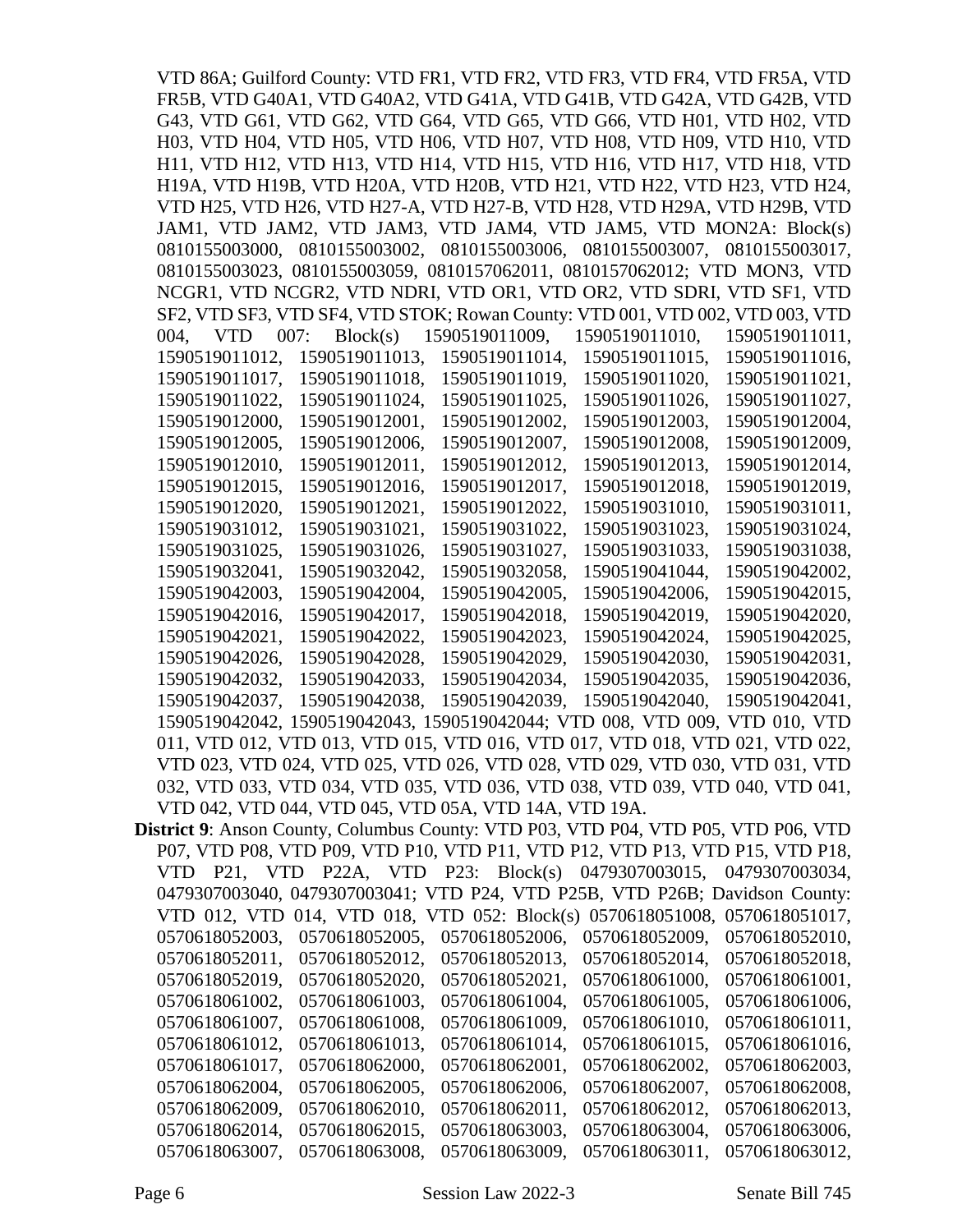0570618063013, 0570618063014, 0570618063015, 0570618063016, 0570618063017, 0570618063019, 0570618063020, 0570618063022, 0570619022028, 0570619022029, 0570619022040, 0570619022041, 0570619022055, 0570619022056, 0570619022059, 0570619022060, 0570620011001, 0570620011004, 0570620011005, 0570620011006, 0570620011014; VTD 054, VTD 056, VTD 058; Hoke County, Montgomery County, Moore County, Richmond County, Robeson County, Scotland County, Stanly County, Union County.

- **District 10**: Alexander County, Avery County, Burke County, Caldwell County, Catawba County, Davie County, Iredell County, Lincoln County, McDowell County: VTD MAR-1: Block(s) 1119701022000, 1119701022001, 1119701022007, 1119701022008, 1119701022009, 1119701022013, 1119701022014, 1119701022015, 1119701022016, 1119701022017, 1119701022018, 1119701022019, 1119701022020, 1119701022021, 1119701022022, 1119701022023, 1119701022024, 1119701022025, 1119701022026, 1119701022027, 1119701022028, 1119701022029, 1119701022030, 1119701022031, 1119701022032, 1119701022033, 1119701022034, 1119701022035, 1119701022049, 1119701022050, 1119701022051, 1119701022052, 1119701022053, 1119701022054, 1119701022055, 1119701022056, 1119701022057, 1119701022058, 1119701022059, 1119701022060, 1119701022061, 1119701022062, 1119701022063, 1119701022064, 1119701022065, 1119701022066, 1119701022067, 1119701022068, 1119701022069, 1119701022070, 1119701022071, 1119701022072, 1119701022073, 1119701022074, 1119701022075, 1119701022076, 1119701022077, 1119701022078, 1119701022079, 1119701022080, 1119701022081, 1119701022082, 1119701022083, 1119701022084, 1119701022085, 1119701022086, 1119703001003, 1119703001004, 1119703001006, 1119703001007, 1119703001008, 1119703001036, 1119703002000, 1119703002001, 1119703002002, 1119703002003, 1119703002004, 1119703002005, 1119703002006, 1119703002007, 1119703002008, 1119703002009, 1119703002010, 1119703002011, 1119703002012, 1119703002013, 1119703002014, 1119703002015, 1119703002016, 1119703002017, 1119703002018, 1119703002019, 1119703002020, 1119703002021, 1119703002022, 1119703002023, 1119703002024, 1119703002025, 1119703002026, 1119703002027, 1119703002028, 1119703002029, 1119703003000, 1119703003001, 1119703003002, 1119703003003, 1119703003004, 1119703003005, 1119703003006, 1119703003007, 1119703003008, 1119703003009, 1119703003010, 1119703003011, 1119703003012, 1119703003013, 1119703003014, 1119703003015, 1119703003016, 1119703003017, 1119703003018, 1119704002000, 1119704002001, 1119704002011, 1119706001000, 1119706001001; VTD MAR-3, VTD MAR-4: Block(s) 1119702002004, 1119702002005, 1119702002007, 1119702002008, 1119702002027, 1119704001004, 1119704001006; VTD N.COVE, VTD NEBO, VTD T.COVE; Rowan County: VTD 007: Block(s) 1590519041028, 1590519041029, 1590519041030, 1590519041035, 1590519041036, 1590519041037, 1590519041038, 1590519041039, 1590519041040, 1590519041041, 1590519041042, 1590519041043, 1590519041045, 1590519041046, 1590519042001, 1590519042007, 1590519042008, 1590519042009, 1590519042010, 1590519042011, 1590519042012, 1590519042013, 1590519042014, 1590519042027; VTD 027; Yadkin County: VTD BNVL, VTD DCRK, VTD EBND, VTD FBSH, VTD NBCK, VTD NFAL, VTD NLIB, VTD SBCK, VTD SFAL, VTD SKNB: Block(s) 1970502002029, 1970502002030, 1970502002035, 1970502002036, 1970503006005, 1970503006009, 1970503006010, 1970503006011, 1970503006012, 1970503006013, 1970503006014, 1970503006015, 1970503006016, 1970503006026, 1970504011000, 1970504011001, 1970504011002, 1970504011003, 1970504011004, 1970504011005, 1970504011017, 1970504011018; VTD SLIB.
- **District 11**: Buncombe County, Cherokee County, Clay County, Graham County, Haywood County, Henderson County, Jackson County, Macon County, Madison County, McDowell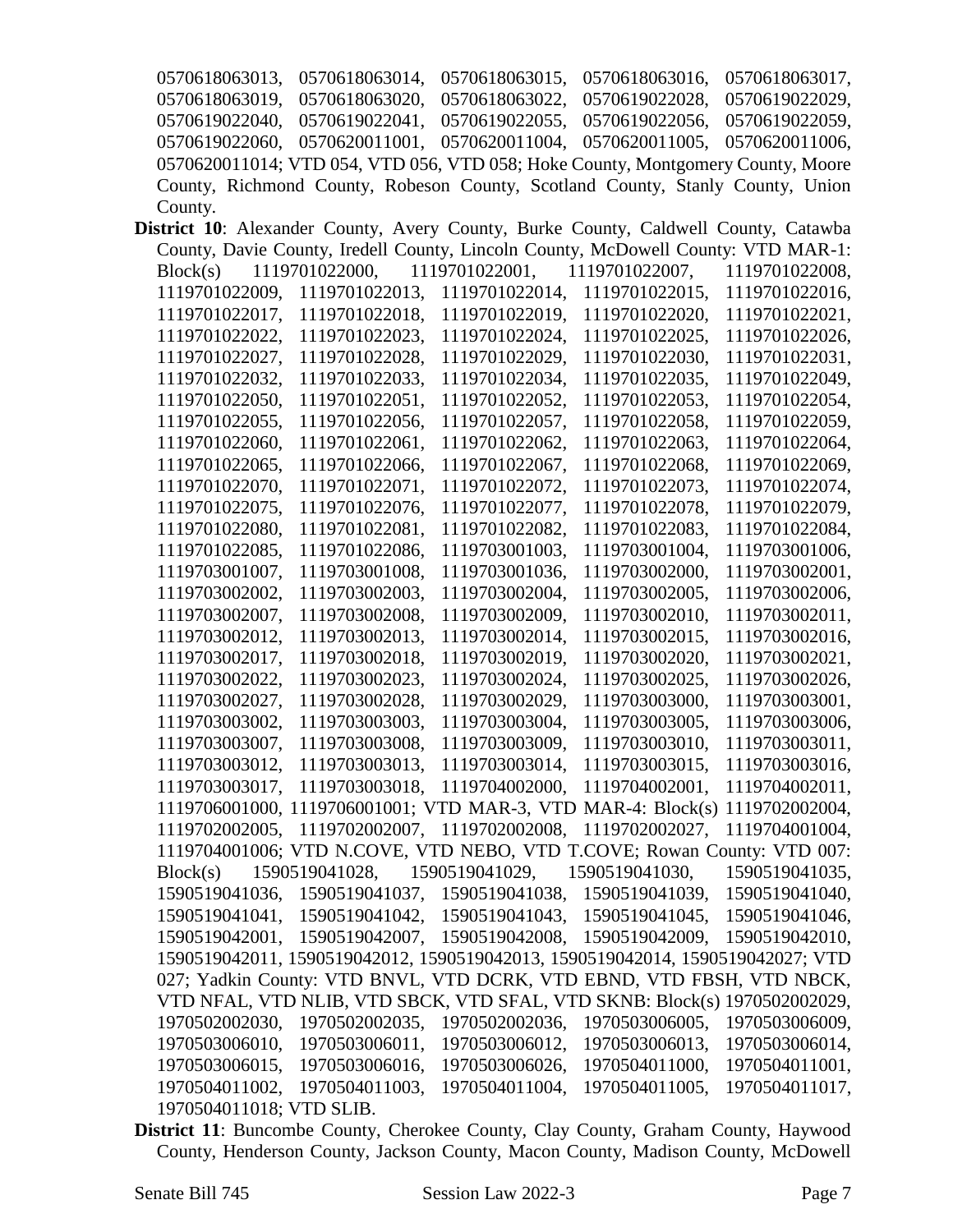|                                                                              |                 | County: VTD CCREEK, VTD DYSART, VTD FORT-1, VTD FORT-2, VTD GLENWD,           |                                 |                |  |  |  |  |  |
|------------------------------------------------------------------------------|-----------------|-------------------------------------------------------------------------------|---------------------------------|----------------|--|--|--|--|--|
|                                                                              |                 | VTD HIGGIN, VTD M.COVE, VTD MAR-1: Block(s) 1119704002018, 1119704002019;     |                                 |                |  |  |  |  |  |
|                                                                              |                 | VTD MAR-2, VTD MAR-4: Block(s) 1119702002003, 1119702002018, 1119702002019,   |                                 |                |  |  |  |  |  |
| 1119702002021,                                                               | 1119702002022,  | 1119702002023,                                                                | 1119702002025,                  | 1119702002026, |  |  |  |  |  |
| 1119704001000,                                                               | 1119704001001,  | 1119704001002,                                                                | 1119704001003.                  | 1119704001005, |  |  |  |  |  |
| 1119704001007,                                                               | 1119704001008,  | 1119704001009,                                                                | 1119704001010,                  | 1119704001011, |  |  |  |  |  |
| 1119704001012,                                                               | 1119704001013,  | 1119704001014,                                                                | 1119704001015,                  | 1119704001016, |  |  |  |  |  |
| 1119704001017,                                                               | 1119704001018,  | 1119704001019,                                                                | 1119704001020,                  | 1119704001021, |  |  |  |  |  |
| 1119704001022,                                                               | 1119704001025,  | 1119704001026,                                                                | 1119704001027,                  | 1119704001028, |  |  |  |  |  |
| 1119704001029,                                                               | 1119704001030,  | 1119704001031,                                                                | 1119704001032.                  | 1119704001033, |  |  |  |  |  |
| 1119704001034,                                                               | 1119704001035,  | 1119704001036,                                                                | 1119704001037,                  | 1119704001038, |  |  |  |  |  |
| 1119704001040,                                                               | 1119704001041,  | 1119704001042,                                                                | 1119704001043,                  | 1119704001044, |  |  |  |  |  |
| 1119704001045,                                                               | 1119704001046,  | 1119704001047,                                                                | 1119704001048,                  | 1119705001016, |  |  |  |  |  |
| 1119705001017,                                                               | 1119705001018,  | 1119705001019,                                                                | 1119705001020,                  | 1119705001021, |  |  |  |  |  |
| 1119705001022,                                                               | 1119705001023,  | 1119705001024,                                                                | 1119705001025,                  | 1119705001026, |  |  |  |  |  |
| 1119705001027,                                                               | 1119705001028,  | 1119705001029,                                                                | 1119705001030,                  | 1119705001031, |  |  |  |  |  |
| 1119705001032,                                                               | 1119705001033,  | 1119705001034,                                                                | 1119705001048,                  | 1119705001049, |  |  |  |  |  |
|                                                                              |                 | 1119705001050, 1119705001051, 1119705001052, 1119705001053; VTD MAR-5, VTD    |                                 |                |  |  |  |  |  |
|                                                                              |                 | PLEASA, VTD WEST-M; Mitchell County, Polk County, Rutherford County: VTD 018, |                                 |                |  |  |  |  |  |
| VTD 027, VTD                                                                 | 028: $Block(s)$ | 1619605021001,                                                                | 1619605021002,                  | 1619605021003, |  |  |  |  |  |
| 1619605021004,                                                               | 1619605021005,  | 1619605021006,                                                                | 1619605021007,                  | 1619605021008, |  |  |  |  |  |
| 1619605021009,                                                               | 1619605021011,  | 1619605021012,                                                                | 1619605021014,                  | 1619605021016, |  |  |  |  |  |
|                                                                              |                 |                                                                               |                                 |                |  |  |  |  |  |
| 1619605021017,                                                               | 1619605021018,  | 1619605021019,                                                                | 1619605021020,                  | 1619605021021, |  |  |  |  |  |
| 1619605021022,                                                               | 1619605021023,  | 1619605021024,                                                                | 1619605021025,                  | 1619605021026, |  |  |  |  |  |
| 1619605021027,                                                               | 1619605021028,  | 1619605021030,                                                                | 1619605021031,                  | 1619605021033, |  |  |  |  |  |
| 1619605021034,                                                               | 1619605021043,  | 1619605021044,                                                                | 1619605022000,                  | 1619605022001, |  |  |  |  |  |
| 1619605022002,                                                               | 1619605022003,  | 1619605022004,                                                                | 1619605022005,                  | 1619605022006, |  |  |  |  |  |
| 1619605022007,                                                               | 1619605022008,  | 1619605022009,                                                                | 1619605022010,                  | 1619605022011, |  |  |  |  |  |
| 1619605022012,                                                               | 1619605022013,  | 1619605022014,                                                                | 1619605022015,                  | 1619605022016. |  |  |  |  |  |
| 1619605022017.                                                               | 1619605022018,  | 1619605022019,                                                                | 1619605022020,                  | 1619605022021, |  |  |  |  |  |
| 1619605022022,                                                               | 1619605022023,  | 1619605022024,                                                                | 1619605022025.                  | 1619605022026, |  |  |  |  |  |
| 1619605022027,                                                               | 1619605022028,  | 1619605022029,                                                                | 1619605022030,                  | 1619605022031, |  |  |  |  |  |
| 1619605022032,                                                               | 1619605022033,  | 1619605022034,                                                                | 1619605022035,                  | 1619605022036, |  |  |  |  |  |
| 1619605022037,                                                               | 1619605032000,  | 1619605032001,                                                                | 1619605032002,                  | 1619605032003, |  |  |  |  |  |
| 1619605032004,                                                               | 1619605032005,  | 1619605032007,                                                                | 1619605032009,                  | 1619605032010, |  |  |  |  |  |
| 1619605032011,                                                               | 1619605032012,  | 1619605032013,                                                                | 1619605032014,                  | 1619605032015, |  |  |  |  |  |
| 1619605032017,                                                               | 1619605032026,  | 1619605032027,                                                                | 1619606001000,                  | 1619606001001, |  |  |  |  |  |
| 1619606001002,                                                               | 1619606001003,  | 1619606001004,                                                                | 1619606001005,                  | 1619606001006, |  |  |  |  |  |
| 1619606001014,                                                               | 1619606001019,  | 1619606001024,                                                                | 1619606001025,                  | 1619606001028, |  |  |  |  |  |
| 1619606001030,                                                               | 1619606001031,  | 1619606001041,                                                                | 1619606001072,                  | 1619606001073, |  |  |  |  |  |
| 1619606001075,                                                               | 1619606001076,  | 1619606001077,                                                                | 1619606002022,                  | 1619606002023, |  |  |  |  |  |
| 1619606003002,                                                               | 1619606003003;  | VTD 06A, VTD                                                                  | 16A; Swain County, Transylvania |                |  |  |  |  |  |
| County, Yancey County.<br>District 12: Mecklenburg County: VTD 002: Block(s) |                 |                                                                               |                                 |                |  |  |  |  |  |
|                                                                              |                 |                                                                               | 1190024001000,                  | 1190024001001, |  |  |  |  |  |
| 1190024001002,                                                               | 1190024001003,  | 1190024001004,                                                                | 1190024001005,                  | 1190024001006, |  |  |  |  |  |
| 1190024001007,                                                               | 1190024001008,  | 1190024001009,                                                                | 1190024001010,                  | 1190024001012, |  |  |  |  |  |
| 1190024001013,                                                               | 1190024001014,  | 1190024001015,                                                                | 1190024001016,                  | 1190024001017, |  |  |  |  |  |
| 1190024001018,                                                               | 1190024002000,  | 1190024002001,                                                                | 1190024002002,                  | 1190024002003, |  |  |  |  |  |
| 1190024002004,                                                               | 1190024002005,  | 1190024002006,                                                                | 1190024002007,                  | 1190024002008, |  |  |  |  |  |
| 1190024002009,                                                               | 1190024002010,  | 1190024003000,                                                                | 1190024003001,                  | 1190024003002, |  |  |  |  |  |
| 1190024003003,                                                               | 1190024003004,  | 1190024003012,                                                                | 1190024003018,                  | 1190024003019, |  |  |  |  |  |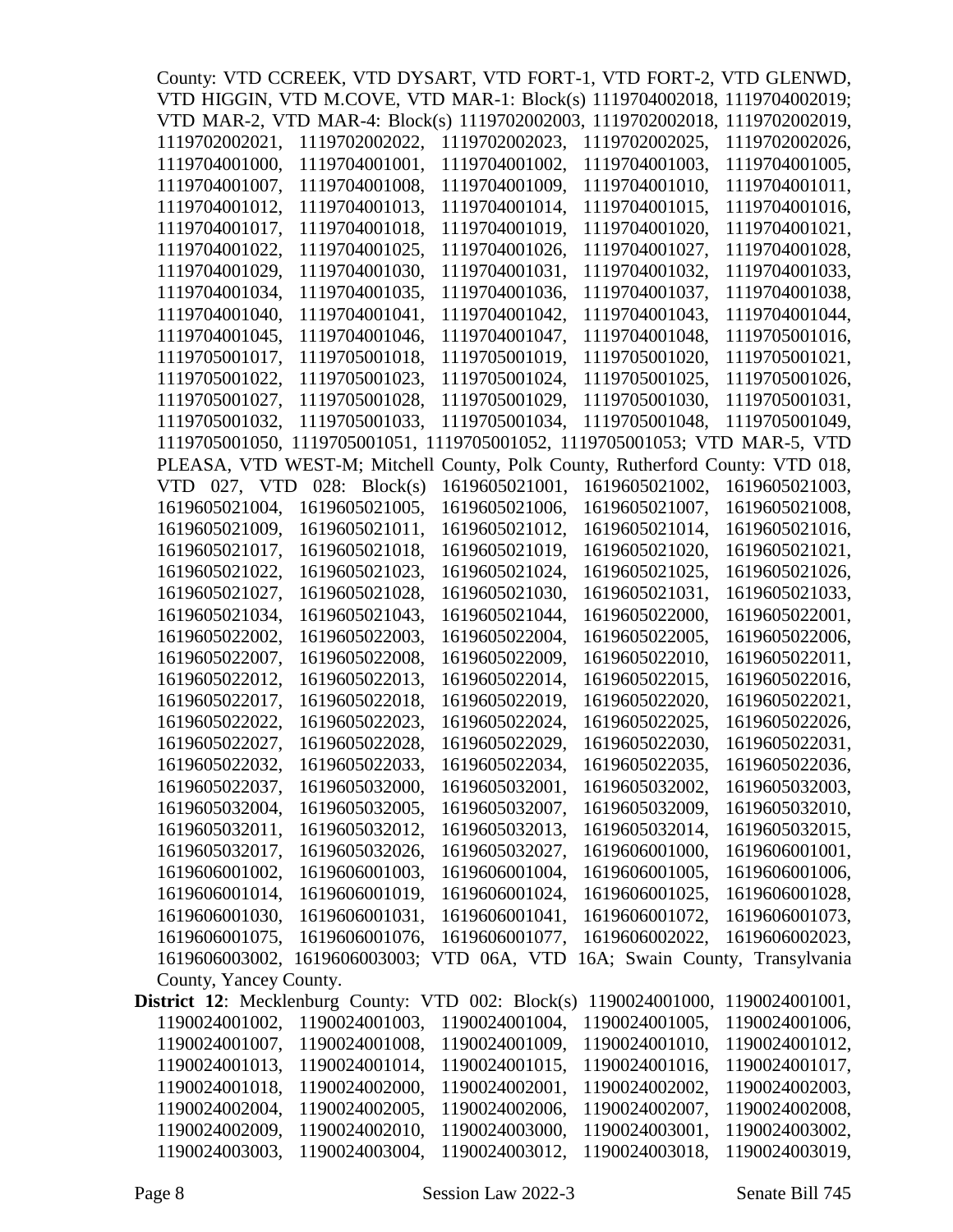1190025001010, 1190025001011, 1190025001012, 1190025001013, 1190025001014, 1190025001015, 1190025001016, 1190025001017, 1190025002017, 1190025002021, 1190025002022, 1190025002023, 1190025002024, 1190025002025, 1190025002027, 1190025002028, 1190026001000, 1190026001001, 1190026001002, 1190026001005, 1190026001006, 1190026001007, 1190026001008, 1190026001011, 1190026001012, 1190026001013; VTD 003, VTD 004, VTD 005, VTD 006, VTD 007, VTD 011, VTD 012, VTD 013, VTD 014, VTD 015, VTD 016, VTD 017, VTD 025, VTD 026, VTD 027, VTD 028, VTD 029, VTD 030, VTD 033, VTD 034, VTD 035, VTD 036, VTD 041, VTD 042, VTD 043, VTD 044, VTD 045, VTD 046, VTD 047, VTD 054, VTD 055, VTD 056, VTD 060, VTD 061, VTD 062, VTD 063, VTD 064, VTD 065, VTD 066, VTD 067, VTD 068, VTD 082, VTD 083, VTD 084, VTD 085, VTD 089, VTD 090, VTD 091, VTD 094, VTD 095, VTD 096, VTD 099, VTD 100, VTD 102, VTD 103, VTD 104, VTD 105, VTD 106, VTD 107.1, VTD 108, VTD 109, VTD 112, VTD 113, VTD 115, VTD 116, VTD 117, VTD 118, VTD 121, VTD 123, VTD 124, VTD 125, VTD 126, VTD 127, VTD 128, VTD 130, VTD 131, VTD 132, VTD 133, VTD 134, VTD 135, VTD 136, VTD 137, VTD 141, VTD 142, VTD 143, VTD 145, VTD 146, VTD 149, VTD 150, VTD 151, VTD 201, VTD 202, VTD 203, VTD 204.1, VTD 205, VTD 206, VTD 207, VTD 208, VTD 209, VTD 210, VTD 211, VTD 212, VTD 213, VTD 214, VTD 215, VTD 216, VTD 217, VTD 218, VTD 219, VTD 220, VTD 221, VTD 222, VTD 223.1, VTD 227, VTD 233, VTD 234, VTD 235, VTD 236, VTD 237, VTD 238.1, VTD 239, VTD 240, VTD 241, VTD 242.

**District 13**: Duplin County, Johnston County, Sampson County, Wake County: VTD 03-00, VTD 04-13, VTD 05-06, VTD 05-07, VTD 05-08: Block(s) 1830536081002, 1830536081003, 1830536081004, 1830536081005, 1830536081007, 1830536081008, 1830536081009, 1830536081010, 1830536081011, 1830536081012, 1830536081013, 1830536081014, 1830536081015, 1830536081016, 1830536081017, 1830536081018, 1830536081019, 1830536081020, 1830536081023, 1830536081029, 1830536081030, 1830536081031, 1830536081032, 1830536081033, 1830536081034, 1830536081035, 1830536081036, 1830536081037, 1830536081038, 1830536081039, 1830536081040, 1830536081041, 1830536082006, 1830536082007, 1830536082008, 1830536082009, 1830536082010, 1830536082011, 1830536082012, 1830536082013, 1830536082014, 1830536082015, 1830536082016, 1830536082017, 1830536082018, 1830536082019, 1830536082020, 1830536082021, 1830536082022, 1830536082023, 1830536082024, 1830536082025, 1830536082026, 1830536082027, 1830536082029, 1830536082030, 1830536082031, 1830536082032, 1830536082033, 1830536082034, 1830536082035, 1830536082036, 1830536082037, 1830536082038, 1830536082039, 1830536082040, 1830536082041, 1830536082042, 1830536082045, 1830536082047, 1830536082048, 1830536082049; VTD 06-04, VTD 06-05, VTD 06-06, VTD 06-07, VTD 06-08, VTD 06-09, VTD 06-10, VTD 12-01, VTD 12-02, VTD 12-04, VTD 12-05, VTD 12-06, VTD 12-07, VTD 12-08, VTD 12-09, VTD 15-01, VTD 15-02, VTD 15-03, VTD 15-04, VTD 16-01, VTD 16-02, VTD 16-03, VTD 16-04, VTD 16-05, VTD 16-06, VTD 16-07, VTD 16-09, VTD 16-10, VTD 16-11, VTD 18-02, VTD 18-03, VTD 18-04, VTD 18-05, VTD 18-07, VTD 20-01, VTD 20-03, VTD 20-04, VTD 20-05, VTD 20-06A, VTD 20-06B, VTD 20-08, VTD 20-09, VTD 20-10, VTD 20-11, VTD 20-12, VTD 20-14, VTD 20-15, VTD 20-16, VTD 20-17; Wayne County: VTD 003, VTD 008, VTD 009, VTD 010, VTD 016, VTD 017: Block(s) 1910020001003, 1910020001004, 1910020001005, 1910020001006, 1910020001007, 1910020001008, 1910020001009, 1910020001010, 1910020001011, 1910020001012, 1910020001013, 1910020001014, 1910020001015, 1910020001016, 1910020001017, 1910020001018, 1910020001019, 1910020001020, 1910020001021, 1910020001022, 1910020001023, 1910020001024, 1910020001029, 1910020001030, 1910020001031, 1910020001034, 1910020001035, 1910020001045, 1910020001050, 1910020001051, 1910020001066, 1910020001067, 1910020001068, 1910020001069,